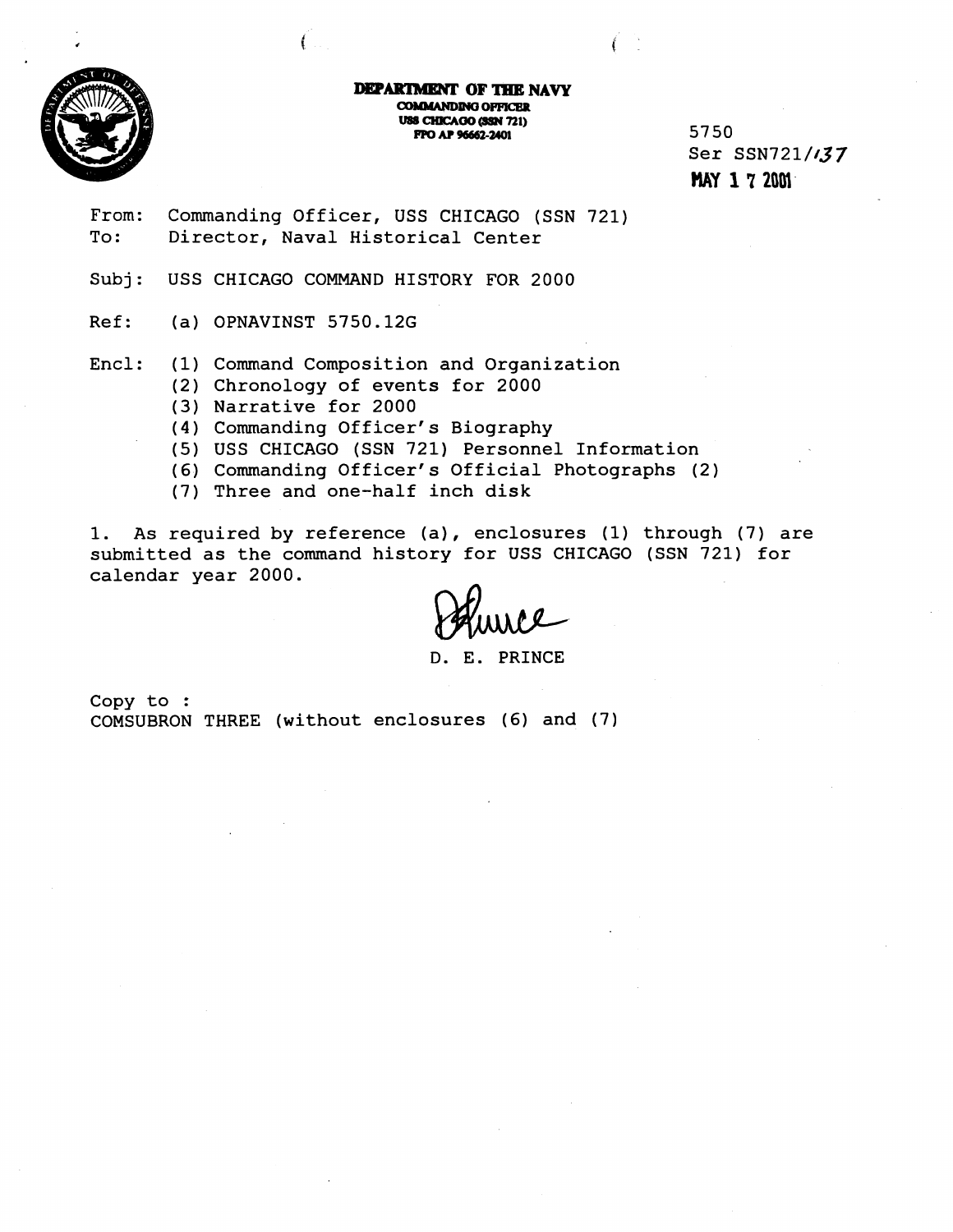## COMMAND COMPOSITION AND ORGANIZATION

1. USS CHICAGO (SSN 721)

2. Unit Identification Code (UIC): 21100

 $\frac{1}{2}$ 

3. Mission: The USS CHICAGO is a vertical launch capable Los Angeles class nuclear fast attack submarine. The ship is capable of operations in areas of undersea warfare (USW), surface warfare (SUW), strike warfare (STW), mine warfare (MIW), special warfare (SPECWAR) and intelligence gathering and surveillance.

4. Organizational Structure: Commander, Submarine Squadron THREE (ISIC) .

5. Commanding Officer: CDR Daniel E. Prince, USN

6. Permanent Duty Station: Pearl Harbor, HI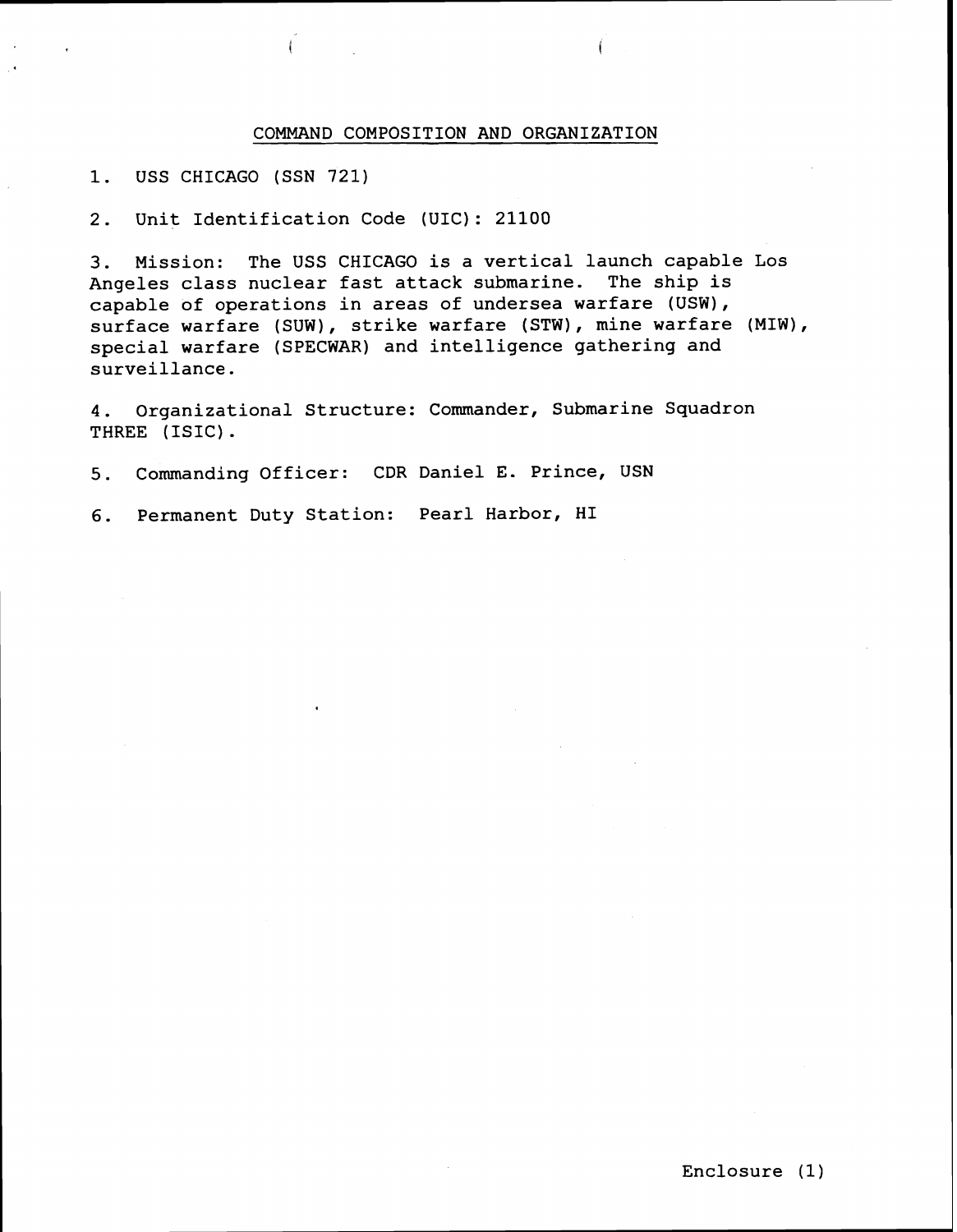## CHRONOLOGY OF EVENTS FOR 2000

 $\mathfrak{f}$ 

 $\sim$ 

Í

|                       | 01 JAN 00 - 07 JAN 00 INPORT PEARL HARBOR, HI FOR<br>HOLIDAY STANDOWN                               |
|-----------------------|-----------------------------------------------------------------------------------------------------|
| 08 JAN 00 - 13 JAN 00 | UNDERWAY CONDUCTING SECOND SEA<br>TRIAL, HAWAIIAN OPERATING AREAS                                   |
| 14 JAN 00 - 08 FEB 00 | INPORT PEARL HARBOR, HI CONDUCTING<br><b>REPAIRS</b>                                                |
|                       | 09 FEB 00 - 12 FEB 00 UNDERWAY CONDUCTING THIRD SEA TRIAL,<br>HAWAIIAN OPERATING AREAS              |
| 13 FEB 00 - 15 FEB 00 | INPORT PEARL HARBOR, HI DEPOT<br>MODERNIZATION PERIOD COMPLETED                                     |
|                       | 16 FEB 00 - 16 FEB 00 TRANSIT TO WEST LOCH FOR WEAPONS LOAD                                         |
|                       | 17 FEB 00 - 17 FEB 00 INPORT WEST LOCH CONUCTING WEAPONS LOAD<br>FOR TACTICAL WEAPONS CERTIFICATION |
| 18 FEB 00 - 26 FEB 00 | TRANSIT FROM WEST LOCH TO BANGOR, WA<br>FOR SHORT UPKEEP                                            |
| 27 FEB 00 - 29 FEB 00 | INPORT BANGOR, WA CONDUCTING UPKEEP                                                                 |
| 01 MAR 00 - 02 MAR 00 | TRANSIT FROM BANGOR, WA TO SEAFAC<br>ACOUSTIC RANGE, ALASKA                                         |
| 03 MAR 00 - 07 MAR 00 | CONDUCTING SOUND TRIALS AT SEAFAC<br>ACOUSTIC RANGE, ALASKA                                         |
| 08 MAR 00 - 12 MAR 00 | TRANSIT FROM SEAFAC ACOUSTIC RANGE TO<br>HAWAIIAN OPERATING AREAS                                   |
| 13 MAR 00 - 15 MAR 00 | CONDUCTING TACTICAL WEAPONS<br>CERTIFICATION, HAWAIIAN OPERATING AREAS                              |
| 16 MAR 00 - 27 APR 00 | INPORT PEARL HARBOR, HI CONDUCTING<br>UPKEEP 001                                                    |
| 28 APR 00 - 14 MAY 00 | UNDERWAY CONDUCTING COMMANDING OFFICERS<br>DISCRETIONARY TIME (CODT), HAWAIIAN<br>OPERATING AREAS   |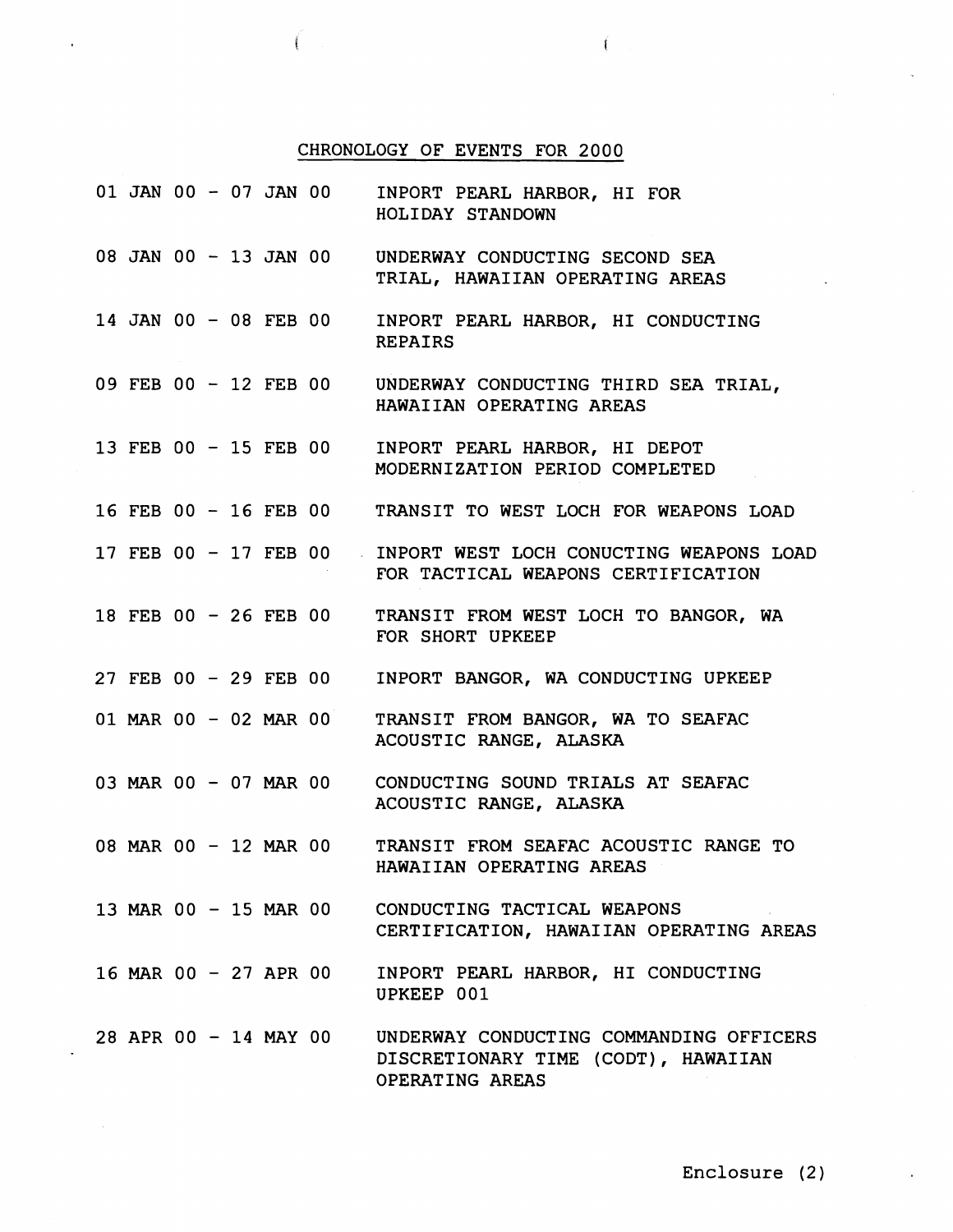15 MAY 00 - 17 MAY 00 18 MAY 00 - 25 MAY 00 26 MAY 00 - 30 MAY 00 31 MAY 00 - 04 JUN 00 05 JUN 00 - 07 JUN 00 08 JUN 00 - 18 JUL 00 19 JUL 00 - 20 JUL 00 21 JUL 00 - 22 JUL 00 23 JUL 00 - 04 AUG 00 05 AUG 00 - 08 AUG 00 09 AUG 00 - 11 AUG 00 12 AUG 00 - 17 AUG 00 18 AUG 00 - 18 AUG 00 19 AUG 00 - 20 AUG 00 21AUG 00 - 23 AUG 00 24 AUG 00 - 10 SEP 00 11 SEP 00 - 13 SEP 00 UNDERWAY CONDUCTING OPERATIONAL REACTOR SAFEGUARDS EXAMINATION, HAWAIIAN OPERATING AREAS INPORT PEARL HARBOR, HI UNDERWAY FOR RIMPAC (ASWEX), HAWAIIAN OPERATING AREAS INPORT PEARL HARBOR, HI UNDERWAY FOR UMI, HAWAIIAN OPERATING AREAS INPORT PEARL HARBOR, HI FOR UPKEEP UNDERWAY FOR SEA TRIALS INPORT PEARL HARBOR, HI UNDERWAY HAWAIIAN OPERATING AREAS FOR PROSPECTIVE COMMANDING OFFICER OPERATIONS INPORT PEARL HARBOR, HI UNDERWAY FOR COMMANDING OFFICERS DISCRETIONARY TIME (CODT), HAWAIIAN OPERATING AREAS INPORT PEARL HARBOR, HI UNDERWAY FOR FAMILY CRUISE, HAWAIIAN OPERATING AREAS INPORT PEARL HARBOR, HI UNDERWAY FOR COMMANDING OFFICERS DISCRETIONARY TIME (CODT) , HAWAIIAN OPERATING AREAS INPORT PEARL HARBOR, HI UNDERWAY FOR COMMANDING OFFICERS DISCRETIONARY TIME (CODT), HAWAIIAN OPERATING AREAS

Í.

 $\left(\begin{array}{ccc} 1 & 1 \\ 1 & 1 \end{array}\right)$ 

Enclosure (2)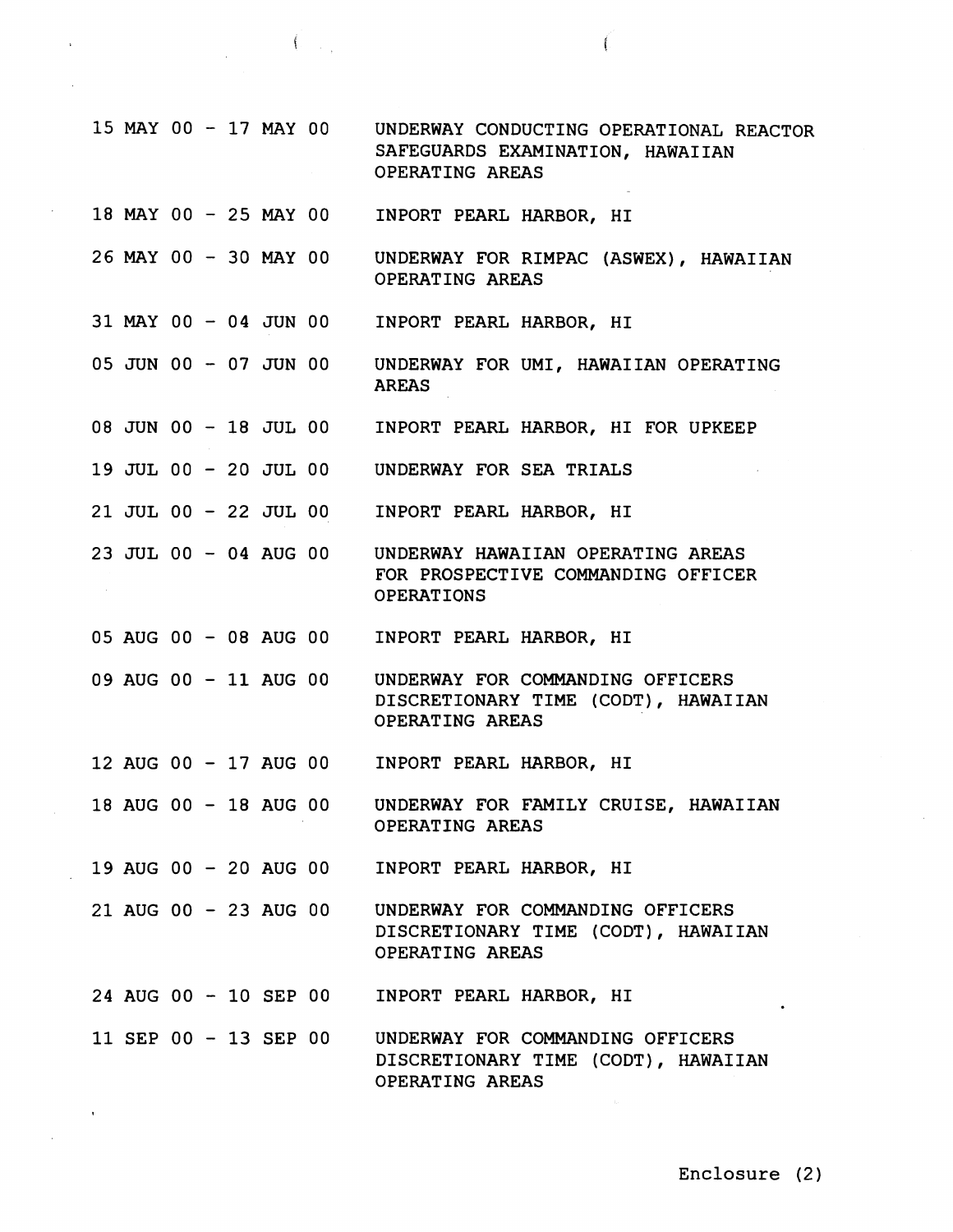|  |  |  |                       | 14 SEP 00 - 17 SEP 00 INPORT PEARL HARBOR, HI                                                           |
|--|--|--|-----------------------|---------------------------------------------------------------------------------------------------------|
|  |  |  | 18 SEP 00 - 22 SEP 00 | UNDERWAY FOR COMMANDING OFFICERS<br>DISCRETIONARY TIME (CODT), HAWAIIAN<br>OPERATING AREAS              |
|  |  |  | 23 SEP 00 - 01 OCT 00 | INPORT PEARL HARBOR, HI                                                                                 |
|  |  |  | 02 OCT 00 - 07 OCT 00 | UNDERWAY FOR UK ASWEX, HAWAIIAN<br>OPERATING AREAS                                                      |
|  |  |  | 08 OCT OO - 15 NOV 00 | INPORT PEARL HARBOR, HI FOR PRE-<br>OVERSEAS MOVEMENT (POM) 1 UPKEEP                                    |
|  |  |  | 16 NOV 00 - 18 NOV 00 | UNDERWAY FOR COMMANDING OFFICERS<br>DISCRETIONARY TIME (CODT), HAWAIIAN<br>OPERATING AREAS              |
|  |  |  | 19 NOV 00 - 22 NOV 00 | UNDERWAY FOR VLF CERTIFICATION AND RNA,<br>HAWAIIAN OPERATING AREAS                                     |
|  |  |  |                       | 23 NOV 00 - 27 NOV 00 INPORT PEARL HARBOR, HI                                                           |
|  |  |  | 28 NOV 00 - 03 DEC 00 | UNDERWAY FOR COMMANDING OFFICERS<br>DISCRETIONARY TIME (CODT), ORSE WORKUP,<br>HAWAIIAN OPERATING AREAS |
|  |  |  |                       | 04 DEC 00 - 06 DEC 00 UNDERWAY FOR ORSE, HAWAIIAN OPERATING<br><b>AREAS</b>                             |
|  |  |  |                       | 07 DEC 00 - 10 DEC 00 INPORT PEARL HARBOR, HI                                                           |
|  |  |  | 11 DEC 00 - 15 DEC 00 | UNDERWAY FOR TORPEX, VLF CERTIFICATION,<br>HAWAIIAN OPERATING AREAS                                     |
|  |  |  |                       | 16 DEC 00 - 31 DEC 00 INPORT PEARL HARBOR, HI FOR CHRISTMAS<br>HOLIDAY STANDOWN                         |

Í

 $\frac{1}{\sqrt{2}}$